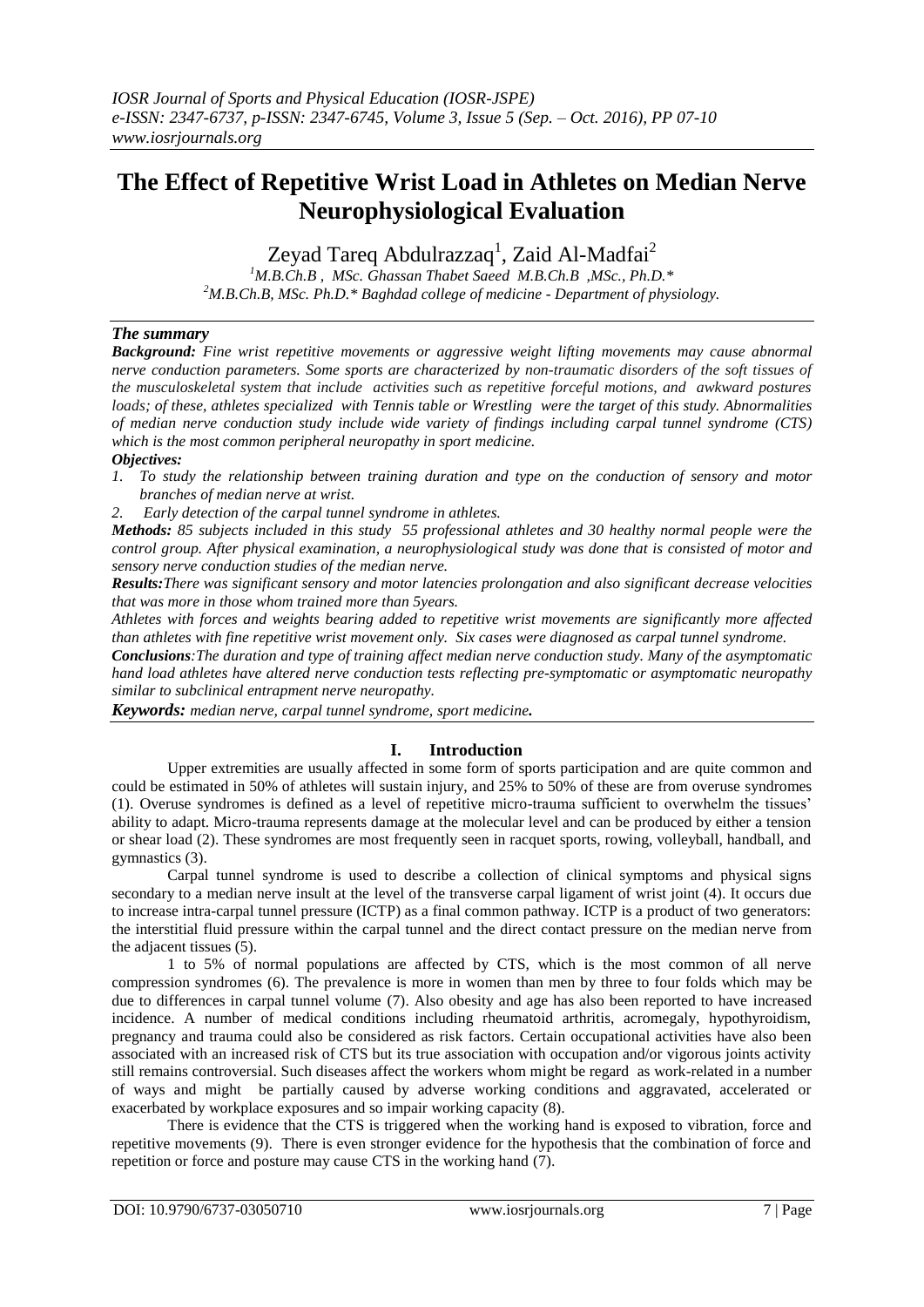The repetitive digital flexion activities in some types of sports cause some young athlete to be occasionally presented with acute carpal tunnel syndrome due to significant tenosynovitis of the digital flexors. In the majority of these cases, symptoms will resolve with rest, immobilization, non-steroidal, and with or without steroid injection. A short course of oral corticosteroids may be indicated if initial treatment fails. EMG is usually normal, and it is rare that the athlete requires carpal tunnel release (10).

#### **II. Subjects and methods**

Eighty five male subjects, thirty of them were non athletic control group subjects and fifty five athletic volunteers were included in this study. They represent group of professionals for the emerging, youth &national Iraqi teams. Athletes were divided into (group A (32 athletes)) which represented tennis table players where the training is depending on the fine wrist movements, fine vibration without forces or weights load. While (group B (23 athletes)) were wrestling teams.

To determine the relationship between duration of training and nerve conduction study both groups were subdivided into (a) for training less than 5 years and (b) subgroups represented those trained 5 years or more.Interventions and practices considered were done according to American Academy of Orthopedic Surgeons (AAOS) (11) which include:

1. Patient history.

2. Physical and neurological examination

3. Electrophysiological diagnostic tests.

Neurophysiological studies consisted of motor and sensory nerve conduction studies of the median nerve including Sensory distal latency (SDL), Motor distal latency (MDL), Sensory nerve conduction velocity (SNCV) and, Motor nerve conduction velocity (MNCV).

Sensory responses were obtained by antidromically stimulating at the wrist and recording from the index finger (median nerve) with ring electrodes. The median motor nerve was examined by stimulating the median nerve at the wrist (between the tendons of the flexor carpi radialis and palmaris longus and at the elbow next to the brachial artery, The nerve was stimulated with bipolar surface electrodes and the recording was carried out over the abductor pollicis brevis muscle with surface electrodes (5).

The study conducted in the electro -neuro physiological unit of Al- Kadhimiya teaching hospital on the period from October 2010 to the end of April 2011.

**Statistical analysis:** The statistical analysis of the data was done under the guidance of statistician. The data was reported as mean  $\pm$  SD. P values of less than 0.05 were considered as statistically significant.

### **III. Results**

The mean age, weight, height and duration of exercise were represented in table 1. There was a nonsignificant relation between these parameters. The SDL and MDL were of significant prolongation; while SNCV and MNCV show a significant reduction in athletes groups as compare with the normal control group results as shown in table (2). Sensory study of median nerve of group A and group B, Show prolongation of sensory distal latency in group Ab and Bb (more than five years of training ) when compared with group Aa and Ba (less than five years of training ). In addition to the significant decreased sensory nerve conduction velocity. As shown in table 3. Also; the motor study of median nerve of group A and group B, Showed a prolongation of motor distal latency in group Ab and Bb (more than five years of training ) when compared with group Aa and Ba (less than five years of training ) in addition to the decreased in motor nerve conduction velocity.

Group B which represented forces load, vibrations and weights bearing showed prolongation of SDL and MDL in both who trained less and more than 5 years, when compared with group A of fine repetitive hand movements. MNCV was decrease in group B in comparison to group A while SNCV in group B showed a nonsignificant changes as shown in table 4. Six athletes from the fifty five were diagnosed by a neurologist as a carpal tunnel syndrome.

| <b>Tuble 1:</b> Thinhopometries of group T <sub>1</sub> D anneles and hormal control group |              |                 |                |               |
|--------------------------------------------------------------------------------------------|--------------|-----------------|----------------|---------------|
| <b>Parameters</b>                                                                          | Group A      | <b>Group B</b>  | <b>Control</b> | P value       |
| Age (years)                                                                                | $22.8 + 3.8$ | $23.5 \pm 4.85$ | $26.2 + 1.1$   | $P \Box 0.05$ |
| Weight $(Kg)$                                                                              | $72 + 6.2$   | $76 + 9.11$     | $79 + 2.26$    |               |
| Height (cm)                                                                                | $169 + 0.9$  | $175 + 4.1$     | $171 + 1.8$    |               |

**Table 1:** Anthropometrics of group A,B athletes and normal control group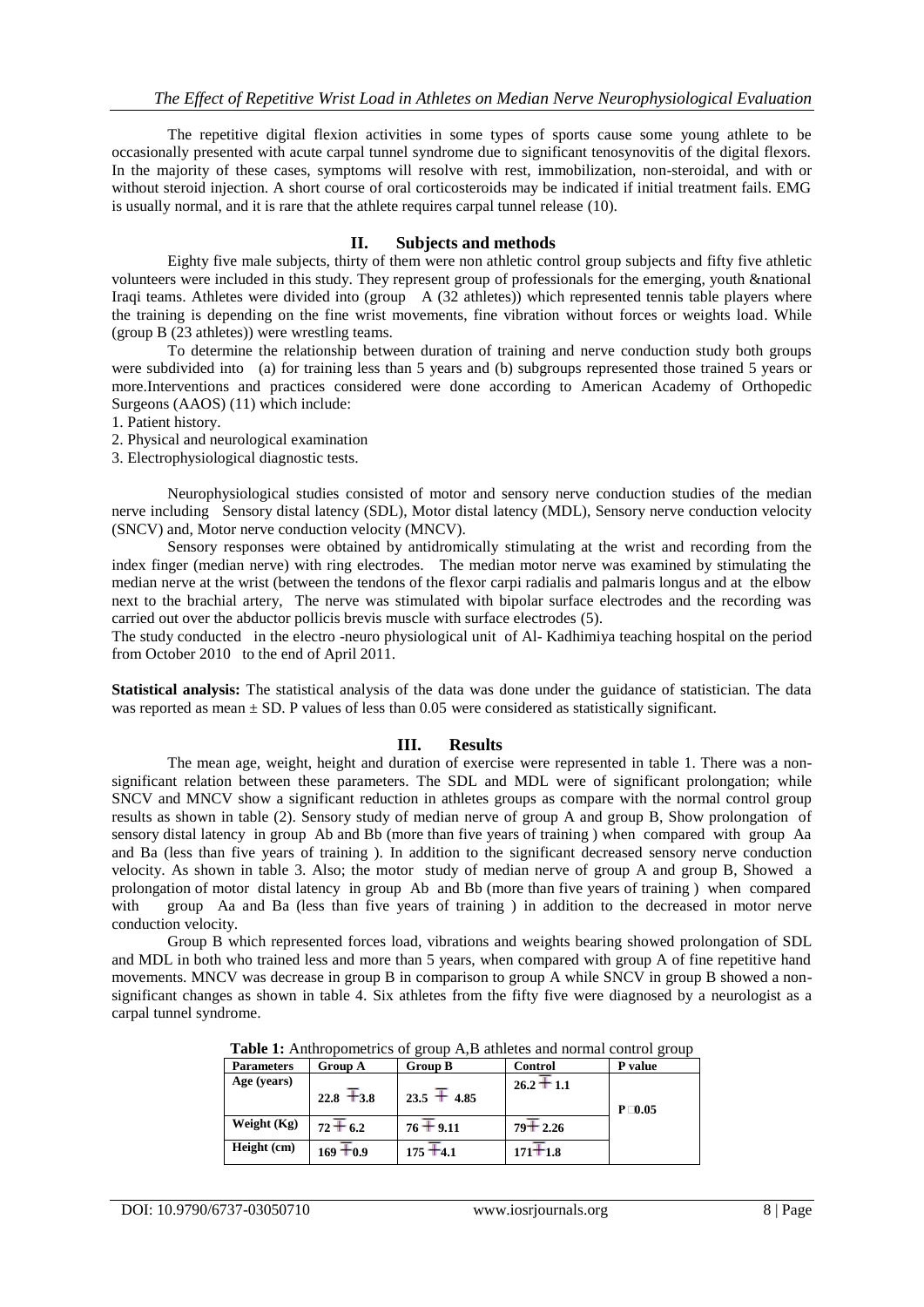| Group           | <b>SDL</b><br>msec<br>Mean <b>ESD</b>   | MDL<br>msec<br>Mean $\pm SD$ | m/sec Mean $TSD$<br><b>SNCV</b> | <b>MNCV</b><br>m/sec Mean<br>U SD | P value |
|-----------------|-----------------------------------------|------------------------------|---------------------------------|-----------------------------------|---------|
| <b>Control</b>  | $2\mathbf{\mathbf{\underline{I}}}$ 0.15 | $2.9 \pm 0.19$               | $54.4\pm3.1$                    | $58.3 \pm 1.7$                    |         |
| <b>Athletes</b> | $2.56 \pm 0.6$                          | $3.54 \pm 0.8$               | $48.3 \pm 5.9$                  | $52.68 \pm 5.98$                  | < 0.005 |

**Table 2:** The electrophysiological study of athletes and control subjects:

**Table 3:** The average reading in athletic groups subgroups:

| Group         | <b>SDL</b>      | <b>MDL</b>    | <b>SNCV</b>    | <b>MNCV</b>  | P value |
|---------------|-----------------|---------------|----------------|--------------|---------|
|               | m sec           | m sec         | m/sec          | m/sec        |         |
| Aа            | $2.25 \pm 0.45$ | $3.1 \pm 0.6$ | $52 + 5.7$     | $57 + 6$     |         |
| (16 athletes) |                 |               |                |              |         |
| Ab            | $2.5 \pm 0.65$  | $3.6 \pm 0.8$ | $47 + 6.6$     | $52.5+5$     |         |
| (16 athletes) |                 |               |                |              |         |
| Ba            | $2.3 \pm 0.5$   | $3.2 \pm 0.6$ | $52 \pm 6.2$   | $56 + 7$     | < 0.005 |
| (13 athletes) |                 |               |                |              |         |
| Bb            | $2.9 + 0.7$     | $3.9 + 1$     | $45.6 \pm 5.3$ | $49 \pm 6.2$ |         |
| (10 athletes) |                 |               |                |              |         |

**Table 4:** The neurophysiological study of the 2 groups studied:

| Group   | <b>SDL</b>      | MDL.           | <b>SNCV</b>    | <b>MNCV</b>     |
|---------|-----------------|----------------|----------------|-----------------|
|         | m sec           | m sec          | m/sec          | m/sec           |
| A       | $2.37 \pm 0.55$ | $3.35 \pm 0.7$ | $49 \pm 6.4$   | $54.75 \pm 5.5$ |
| в       | $2.6 \pm 0.6$   | $3.6 \pm 0.8$  | $48.5 \pm 5.5$ | $52 \pm 6.5$    |
| P value | $0.05$          | $0.05$         | >0.05          | $0.05$          |

Values expressed as mean $\overline{+}$  SD.

## **IV. Discussion**

The result of this study showed a strong relation between the load and duration training and the median nerve conduction. Carpal tunnel syndrome is closely related to sports which is the most frequent peripheral compression neuropathy found in sporting activities (12).Hypertrophy of the forearm affecting the function and position of the tendons and ligaments in the wrist so it will change the free space in the carpal tunnel (13) which lead to compression of median nerve mostly in group B, micro trauma is another important factor causing scarred the transverse carpal ligament, and leads to creation changes that predisposed to carpal tunnel syndrome which appear in both groups and this was in agreement with some studies (14). Tennis tables sport is physically demanding and imposes a high impact and the repetitive stress on the dominant extremities of tennis table players is responsible for physiological and pathological changes in the dominant wrist leading to CTS (15) which was true in the present study. The force factor is playing also a big and important role added to the previous causes affecting median nerve in wrestling (1) and this was clear in this study when group B showed MDL prolonged and MNCV reduction as compared to group A.In this study the results showed a positive significant relationship between duration of exercise and the neurophysiological changes in median nerve study and prolongation of SDL and DML and reduction in SNCV and MNCV in the groups of athletes whom trained more than five years when compared with those whom trained less than five years where the effect of the factors altered more with the more time on the anatomical and physiological characteristics of wrist and median nerve.Neither the age, weight, nor the height had a significant correlation with the development of abnormal nerve conduction study and the cause might be due small samples and the similar age and body mass index. Six cases were diagnosed as CTS (about 9%) of the athletes included with no clear symptoms. Stetson and his co-workers in 1993 (16) reported a reduced mean sensory amplitudes and prolonged motor and sensory distal latencies of the median nerve that were asymptomatic hands of industrial workers jobs, Bingham team (17) found abnormal median nerve conduction values in 17.5% of subjects exposed to different levels of occupational hand/wrist risk factors. And about 90% of whom were asymptomatic. Franzblau et al. found that 25% of active workers had abnormal median nerve sensory conduction in one or both hands and that about half of these subjects did not report any symptoms consistent with CTS in wrist, hand or fingers (18).

# **V. Conclusions**

There is a clear significant relationship between the duration of training and median nerve electrophysiological study in which latencies were prolonged and velocities were decreased.The Type of training also has its own effect on nerve conduction study, where forces and weights demanding added to repetitive hand movement result in more added effect. Many of the asymptomatic hand load athletes have abnormal nerve conduction tests in reflecting pre symptomatic or asymptomatic neuropathy similar to subclinical entrapment nerve neuropathy.